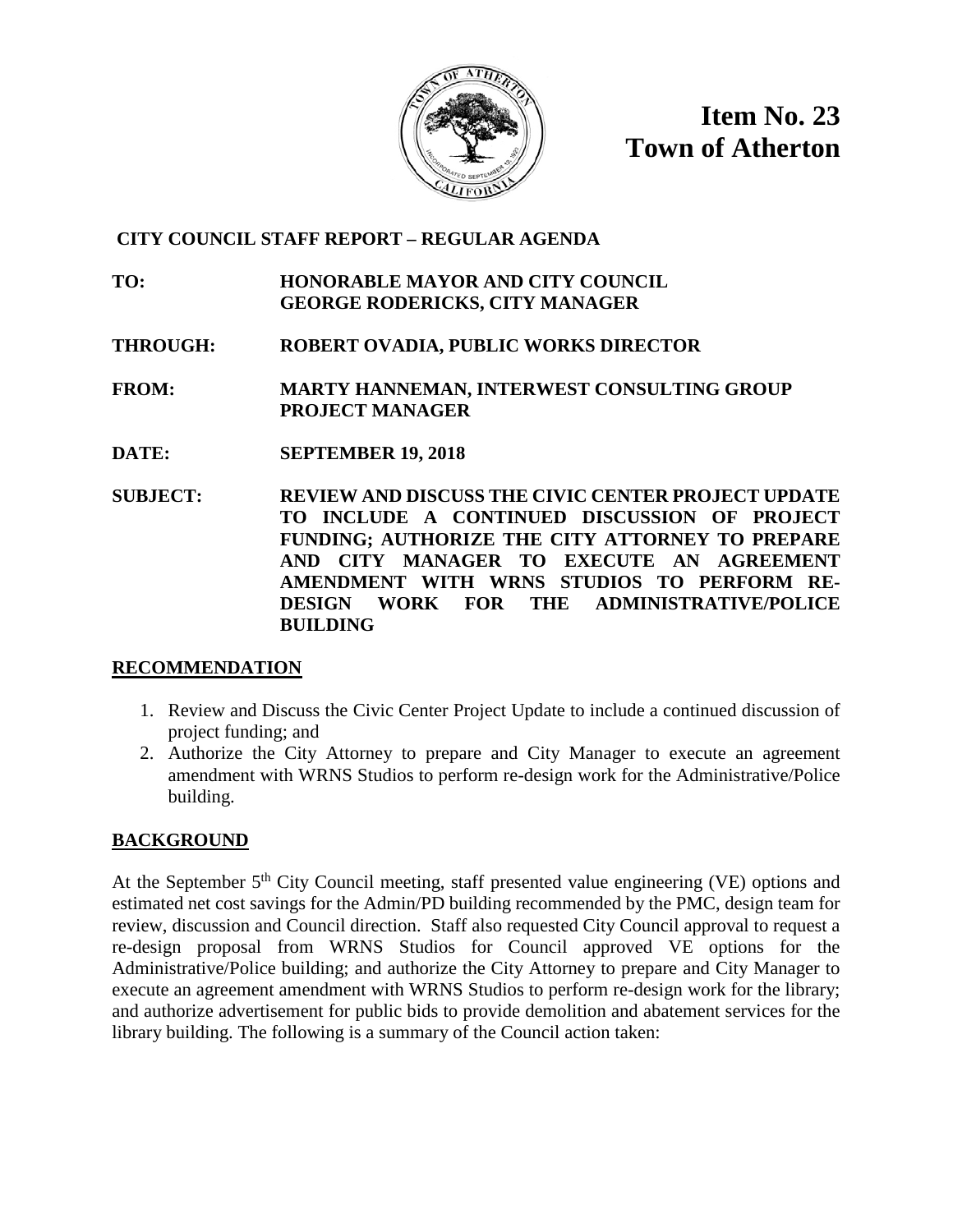#### **Civic Center Project Monthly Status Report September 19, 2018 Page** 2 **of** 5

- Authorized the City Attorney to prepare and City Manager to execute an agreement amendment with WRNS Studios to perform re-design work for the library; and
- Directed staff to request a re-design proposal from WRNS Studios for Council approved VE options for the Administrative/Police building that includes the following items with estimated savings:
	- \* Windows/Storefront/Etc. \$303,000

\* Change Roofing to Asphalt - TBD - discuss change at Sept 19 - scope should be quoted with and w/o. - One option may be listed as add alt

- \* Split-face CMU/Plaster Finish \$82,000
- \* Hydroseed in-lieu of landscaping \$162,000
- \* Remove Site Furnishings \$18,000
- \* Change Fencing to Cedar @ Ashfield \$12,000
- \* Delete Corp Yard Improvements. \$837,000
- \* Eliminate Acoustic Ceiling/Simplify Railings/Eliminate Gate \$426,000
- \* Reduce Casework at CDD \$52,000
- \* Incorporate P-Laminate \$13,000
- \* Reduce Ballistic Sheathing to level 3 \$143,000
- \* Remove Ceiling Fans \$64,000
- \* Eliminate Onsite pad/Admin/CDD \$39,000
- \* Site Phasing \$400,000
- Add alts/deducts leave Council Chambers as a deductive alternate, to be determined on the photovoltaic (PV) as an add alternative - depends on discussion of the roofing material, may do partial clay tile and asphalt shingle; and
- Authorized advertisement for public bids to provide demolition and abatement services for the library building.

#### Additional Services

Per Council's direction on September 5th, staff requested WRNS Studios to provide a proposal for the Council approved Administrative/Police building VE re-design services. Attachment 1 is the WRNS proposal letter dated September 11, 2018 for Council consideration. This proposal includes; the scope of work for the Administrative/Police building re-design for a not to exceed fee of \$194,335.

#### *Council direction is required to authorize the City Attorney to prepare and City Manager to execute an agreement amendment with WRNS Studios to perform re-design work for the Administrative/Police building and re-work performed to date for a not to exceed fee of \$194,335.*

The Council may discuss issues related to the Scope of Work, the selected VE options, and which to include or not include in the project and to what extent. This may include, for example,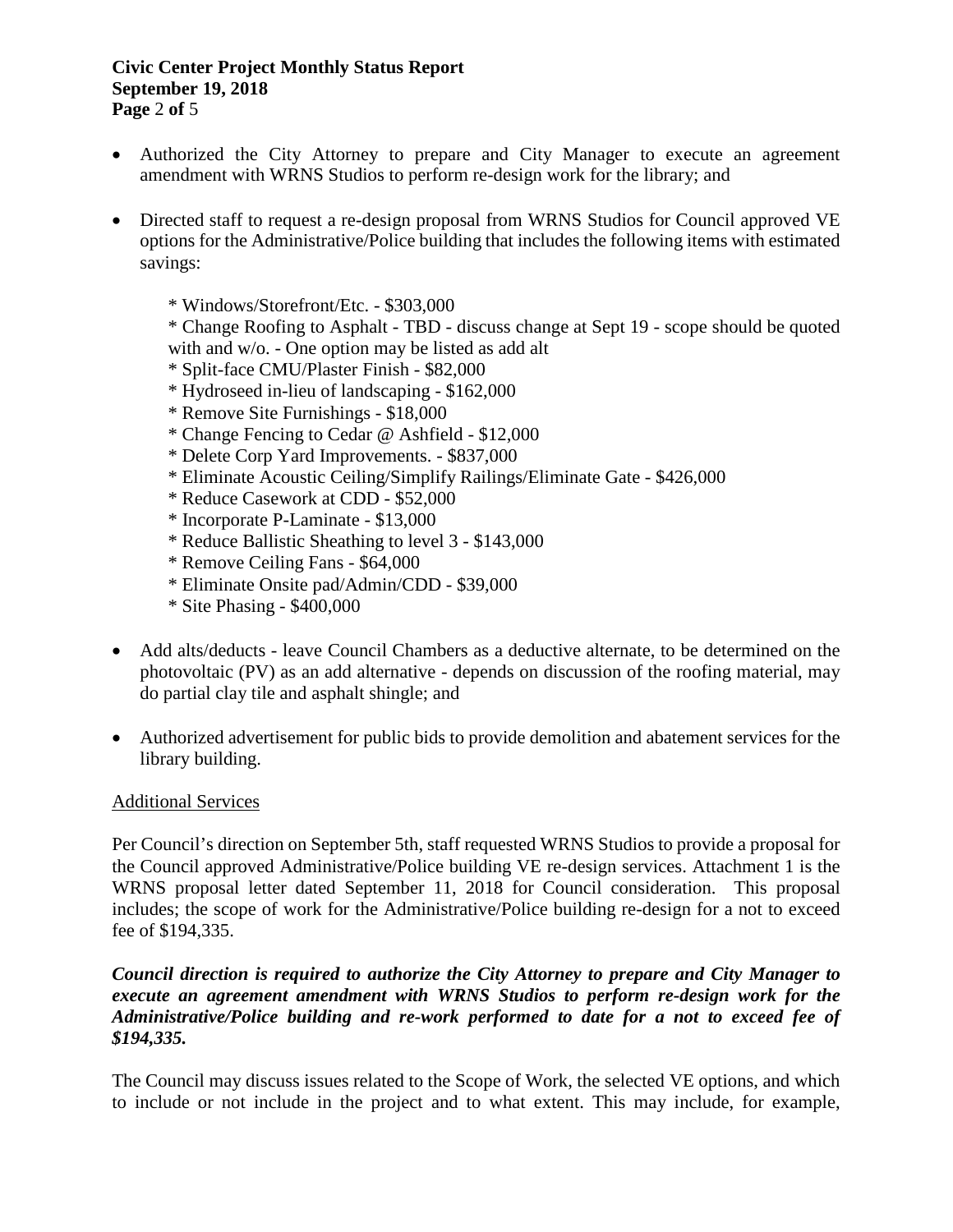#### **Civic Center Project Monthly Status Report September 19, 2018 Page** 3 **of** 5

discussion related to the clay tile roof versus asphalt shingle roofing and the areas of the roof that this should be done – such as the entirety of the roof and/or only those areas where there may be future solar panels. The Council may also discuss whether to include the Council Chambers as part of the base bid or include it as an additive alternate.

# **Project Funding**

As the Council is aware, part of the challenge for the Civic Center Project has involved securing funding for its completion. The original premise of the City Hall and Police building, to include site work, was that the design and construction of the project would be funded primarily from donations or grants. However, over time and via clarification by an Advisory Measure, the funding premise for the building has changed. Currently, the identified funding for the Project is a combination of saved General Funds, donations/grants, and building funds to meet the full project estimate. However, it was noted that the use of saved Town General Funds will result in a cash flow issue which the Town will have to remedy through either construction timing or short-term gap funding (private placement funding or certificates of participation).

At the September 5<sup>th</sup> meeting, the Council heard a presentation from Urban Futures regarding the potential of Certificates of Participation, Private Placement Funding, and/or Revenue Anticipation Notes. Staff suggests that the Council continue to have a discussion around possible funding options for the Project and, provide staff with feedback related to funding alternatives.

# **POLICY ISSUES**

There are no policy issues associated with this report.

# **FISCAL IMPACT**

Attachment 2 is a summary of the project finances via the Monthly Budget Summary.

# **PUBLIC NOTICE**

Public notification was achieved by posting the agenda, with this agenda item being listed, at least 72 hours prior to the meeting in print and electronically. Information about the project is also disseminated via the Town's electronic News Flash and Atherton Online. There are approximately 1,200 subscribers to the Town's electronic News Flash publications. Subscribers include residents as well as stakeholders – to include, but be not limited to, media outlets, school districts, Menlo Park Fire District, service provides (water, power, and sewer), and regional elected officials. The Town maintains an active and up to date Project Website at [http://ca](http://ca-atherton.civicplus.com/index.aspx?NID=290)[atherton.civicplus.com/index.aspx?NID=290.](http://ca-atherton.civicplus.com/index.aspx?NID=290)

# **COMMISSION/COMMITTEE FEEDBACK/REFERRAL**

This item  $X$  has or  $\Box$  has not been before a Town Committee or Commission.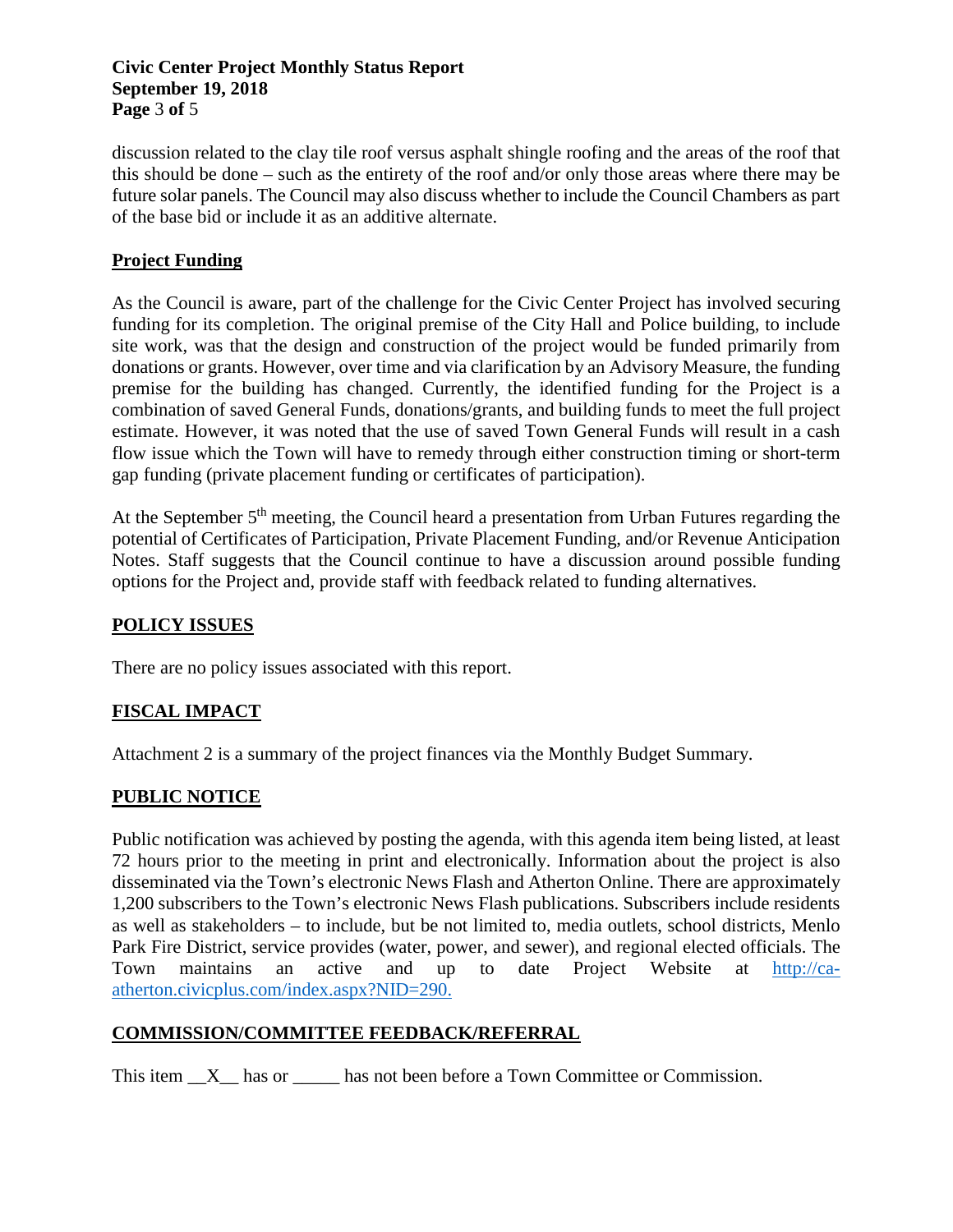#### **Civic Center Project Monthly Status Report September 19, 2018 Page** 4 **of** 5

- \_\_\_\_ Audit/Finance Committee (meets every other month)
- \_\_\_\_ Bicycle/Pedestrian Committee (meets as needed)
- \_X\_\_PMC Civic Center Advisory Committee (meets as needed)
- \_\_\_\_ Environmental Programs Committee (meets every other month)
- \_\_\_\_ Park and Recreation Committee (meets each month)
- \_\_\_\_ Planning Commission (meets each month)
- \_\_\_\_ Rail Committee (meets every other month)
- \_\_\_\_ Transportation Committee (meets every other month)

# **ATTACHMENTS**

Attachment 1: WRNS Administrative/Police building Redesign Proposal Letter dated 9-11-18 Attachment 2: Monthly Budget Summary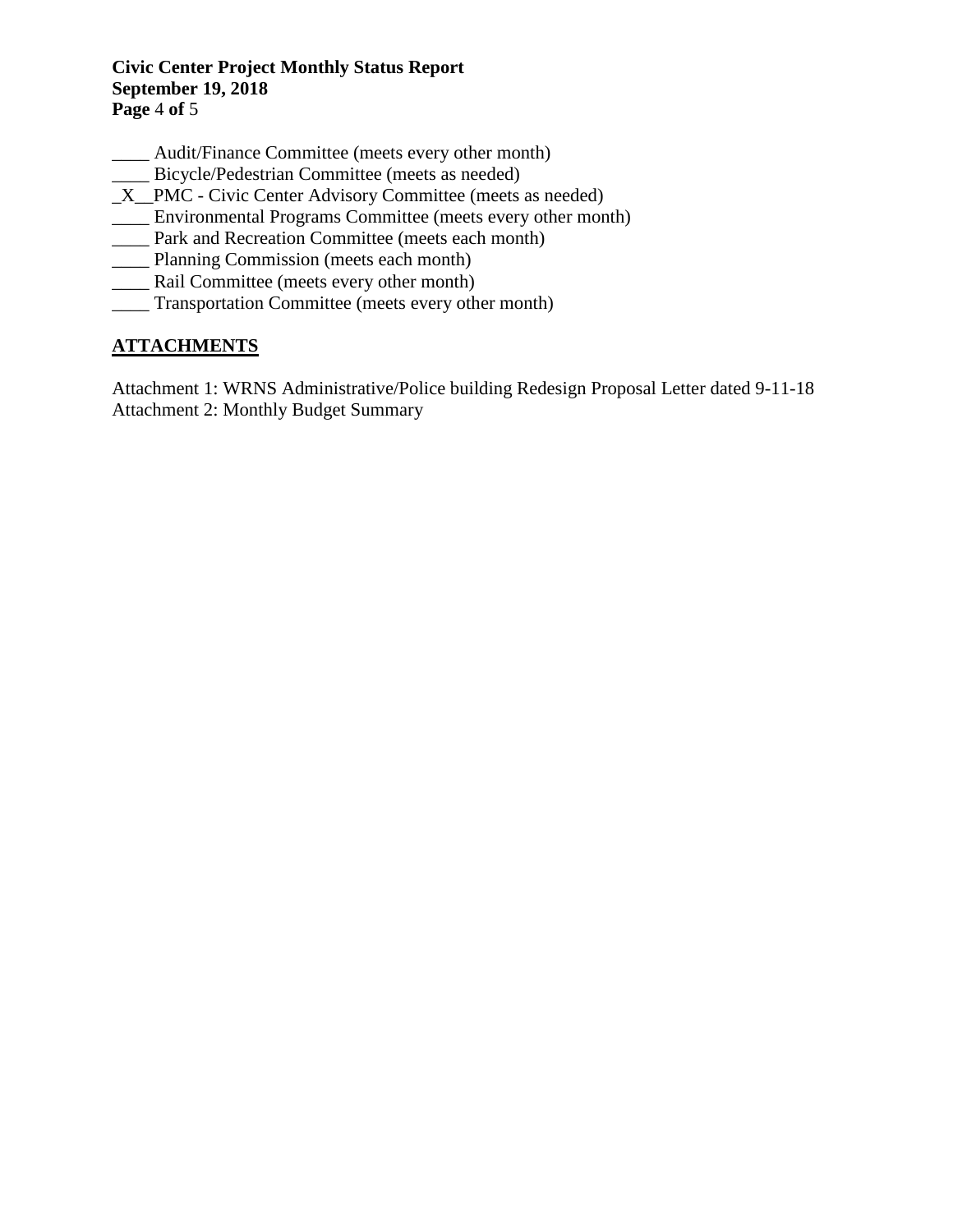#### **Civic Center Project Monthly Status Report September 19, 2018 Page** 5 **of** 5

# Attachment 2

# Monthly Budget Summary

| <b>Fund Allocations</b>       | Library<br><b>Fund</b> | <b>Building</b><br><b>Facilities</b> | <b>General Fund</b> | <b>Civic</b><br><b>Center</b> | <b>Total</b> |
|-------------------------------|------------------------|--------------------------------------|---------------------|-------------------------------|--------------|
|                               |                        | <b>Fund</b>                          |                     | <b>Donations</b>              |              |
|                               |                        |                                      |                     |                               |              |
| <b>FY 17-18 Budget</b>        | \$4,568,071            | \$1,573,849                          | \$881,500           | \$4,049,218                   | \$11,072,638 |
|                               |                        |                                      |                     |                               |              |
| <b>Expenditures to Date</b>   |                        |                                      |                     |                               |              |
| <b>Design</b>                 | \$993,216              | \$433,724                            | \$581,357           | \$2,479,255                   | \$4,487,553  |
| <b>Project Management</b>     | \$567,200              | \$182,200                            | \$44,383            | \$671,253                     | \$1,465,036  |
| <b>Geo-Tech/Environmental</b> | \$48,706               | \$95,442                             | \$53,222            | \$0                           | \$197,371    |
| <b>Totals</b>                 | \$1,609,122            | \$711,366                            | \$678,963           | \$3,150,508                   | \$6,149,960  |
|                               |                        |                                      |                     |                               |              |
| <b>Remaining</b>              | \$2,958,947            | \$862,483                            | \$202,537           | \$898,710                     | \$4,922,678  |
| <b>FY 17-18 Budget</b>        |                        |                                      |                     |                               |              |

| <b>Atherton Now Cash Donations (Received)</b> | <b>Amount</b> |
|-----------------------------------------------|---------------|
| Master Plan & Conceptual Design Phases 1 &    | \$250,457     |
| 2                                             |               |
| <b>Schematic Design Phase 3</b>               | \$200,838     |
| <b>Design Development</b>                     | \$506,870     |
| <b>Construction Documents Phase</b>           | \$783,026     |
| <b>Total Contributions to Date</b>            | \$1,741,191   |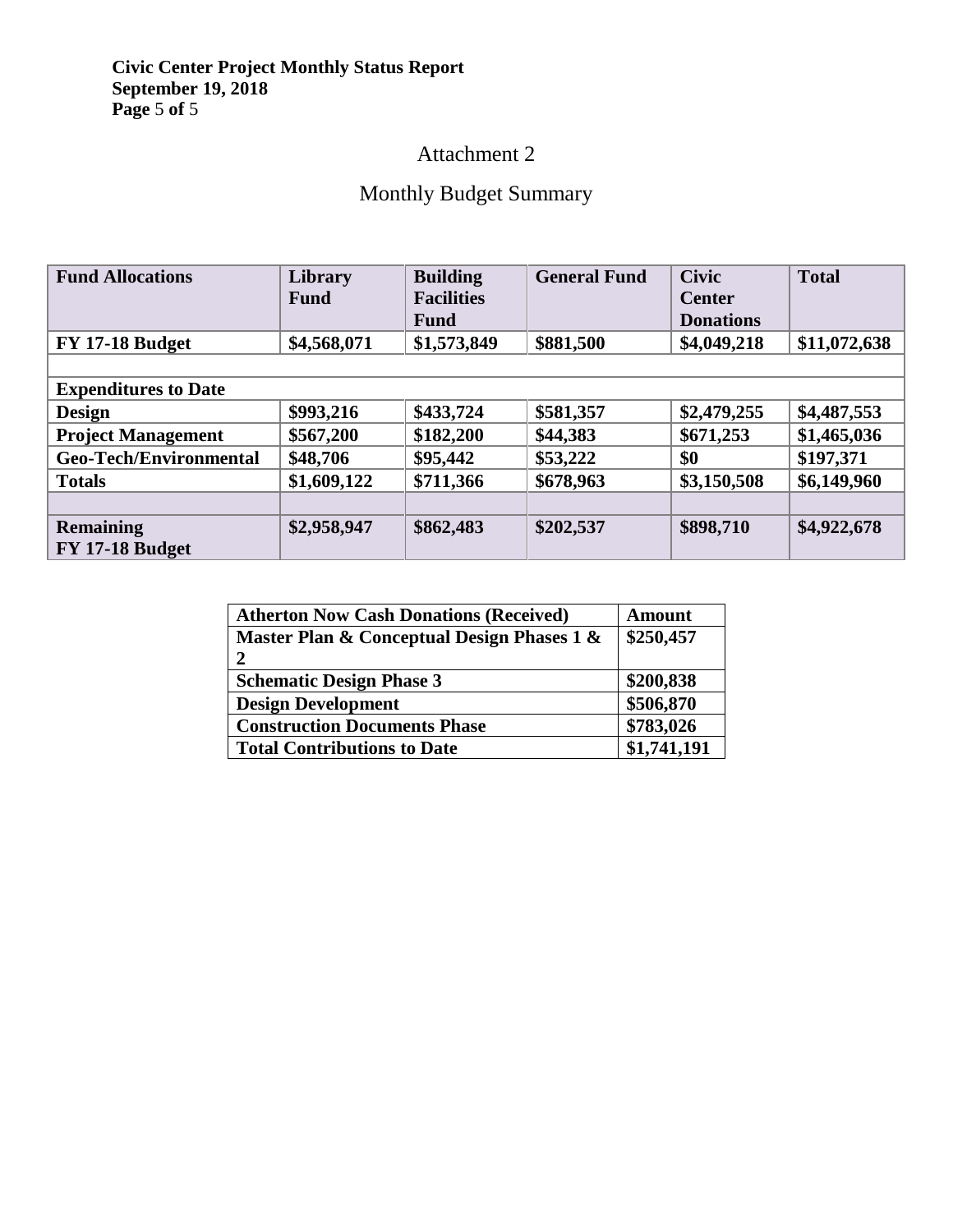#### IDMC CTUDIA JUNE 1

September 11, 2018

George Rodericks City Manager Town of Atherton 91 Ashfield Road Atherton, CA 94027

Re: Town of Atherton Civic Center City Hall / Police Facilities Rebid Scope Job no. 15007.108 Additional Service Request No. 37

Dear George,

Thank you for the opportunity to provide you with an Additional Service proposal for the Revised Atherton Civic Center City Hall and Police Facilities Scope. This scope reflects the decisions made at the City Council on September 5, 2018. This decisions made at this meeting are memorialized below and include items that require redesign and updated documentation. Below is our understanding of the decisions:

- 1.) Building has revised systems (itemized below)
	- a. Aluminum storefront windows in lieu of steel
	- b. Change of Exterior glazing to Solarban 70XL
	- c. Reduce Security Glazing to Level 3
	- d. Eliminate Exterior Mock-up from Specifications
	- e. Reduce exterior precast elements change details and specifications
	- f. Change in roofing: Asphalt Shingle Roof in lieu of Clay Tile (This item is to be confirmed at the 9/19 council meeting.
- 2.) Revise landscape walls that hide parking design concrete masonry walls at Ancillary & Secure Parking, plus add vertical planting in front of wall. Eliminate plaster finish & precast cap. (Secure Parking wall extends along Fair Oaks to Ancillary Building).
- 3.) HVAC & Lighting monitored and controlled thru single program, per original scope all other systems to be monitored & controlled thru individual programs.
- 4.) Revise designed planting to be Hydroseed on all campus areas (not including Library scope)
- 5.) Remove Site Furnishings (moves out of project cost and into FF&E soft cost)
- 6.) Change Wood Fencing to Cedar at Ashfield Road relocation. Redesign and new specifications
- 7.) Delete Corp Yard canopies, fencing & paving.
	- a. This defers the demolition of the Public Works building which will need to be accounted for prior to project completion. Requires review
- 8.) Interior Lobby Design Reductions
	- a. Eliminate Acoustic Fabric Ceiling, acoustic wood panel ceiling, veneer plaster & wood cladding & wood beams. Redesign and detail
	- b. Simplify railing and replace teak with alternate wood. Redesign and detail
	- c. Eliminate Sliding wood gate at Community Development Reception
- 9.) Reduce casework at Community Development Office. Finish to be plastic laminate in lieu of wood veneer(provide as FF&E)
- 10.) Interior secure wall partitions to be security level 3 in lieu of level 5.
- 11.) Remove ceiling fans, provide jbox and wiring for future addition of fans
- 12.) Eliminate Temporary Admin Trailer Pad and Utility Connections

Other decisions with no change to design:

- 13.) Reductions to Phasing (no action for Design team)
- 14.)Maintain Campus Heat pump Design with site infrastructure no change to design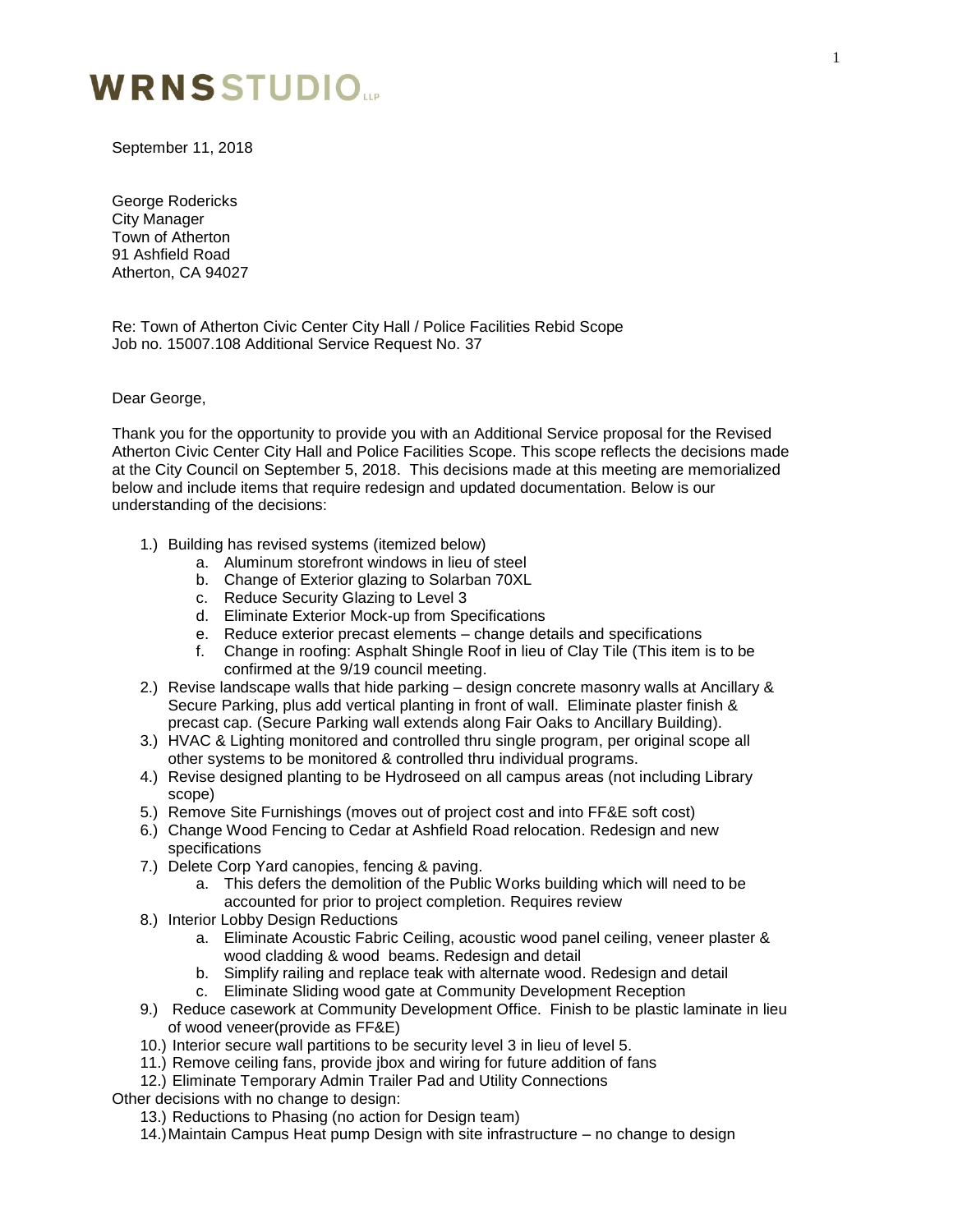# **WRNSSTUDIO**

Alternates List amended

.

- 1.) Deduct Alt. Remove Council Chamber (no change) from current design docs. This direction will be confirmed on 9/19
- 2.) PD/Admin Roof + PV to be confirmed

This effort will require redesign studies, modified landscape and site work, revised energy, mechanical and acoustical calculations, modified floor plans, updated utility and grading plans, reflected ceiling plans, details, line diagrams, and specifications to extension of the project schedule by approximately 1-1/2 to 2 months for design and documentation and 1-1/2 months for Permit from the approval of this proposal excluding holidays. This schedule assumes no formal or committee presentations or design reviews by the town.

#### **SCOPE OF SERVICES**

Design team to research systems and materials required to meet identified changes above. Current Permit Drawings, Specifications and Calculations will be updated to reflect the necessary changes. Energy Models, Acoustical reports, and the Basis of Design documents will be amended to reflect the updated scope and requirements.

Updated documentation will be submitted to the Town of Atherton for revised permitting through the Building Department and San Mateo Fire Department. It is anticipated that the documents will be reviewed as a Revision to the original Permit and not a new submission. It is assumed that there will not be additional submission for Planning, Site Permit or Design Review, No additional Estimating or Value Engineering is anticipated. It is anticipated that there will be a Bidding Phase of approximately six weeks maximum, with bid questions to end 10 working days prior to Bid Opening. The design team will assist in responding to Bid Questions. The fees do not reflect Construction Administration nor Close Out. Should these phases be engaged, it is anticipated that an updated proposal to reflect the extension of the project will be required.

#### **Proposed Fee:**

For the Scope-of-Work described above we respectfully request an amount of \$ 194,335.00 (One Hundred Ninety-Four Thousand, Three Hundred and Thirty-Five Dollars) for the design services noted above.

| <b>Architectural Services</b> | 128,000.00 |
|-------------------------------|------------|
| Civil                         | 6,900.00   |
| Landscape                     | 10,500.00  |
| Structural                    | 6,000.00   |
| Mechanical/Energy Modeling    | 7,800.00   |
| Electrical/Lighting           | 6,950.00   |
| Plumbing                      | 3,000.00   |
| Police                        | 8,685.00   |
| IT/AV                         | 4,500.00   |
| Acoustics                     | 5,500.00   |
| Graphics                      | 2,000.00   |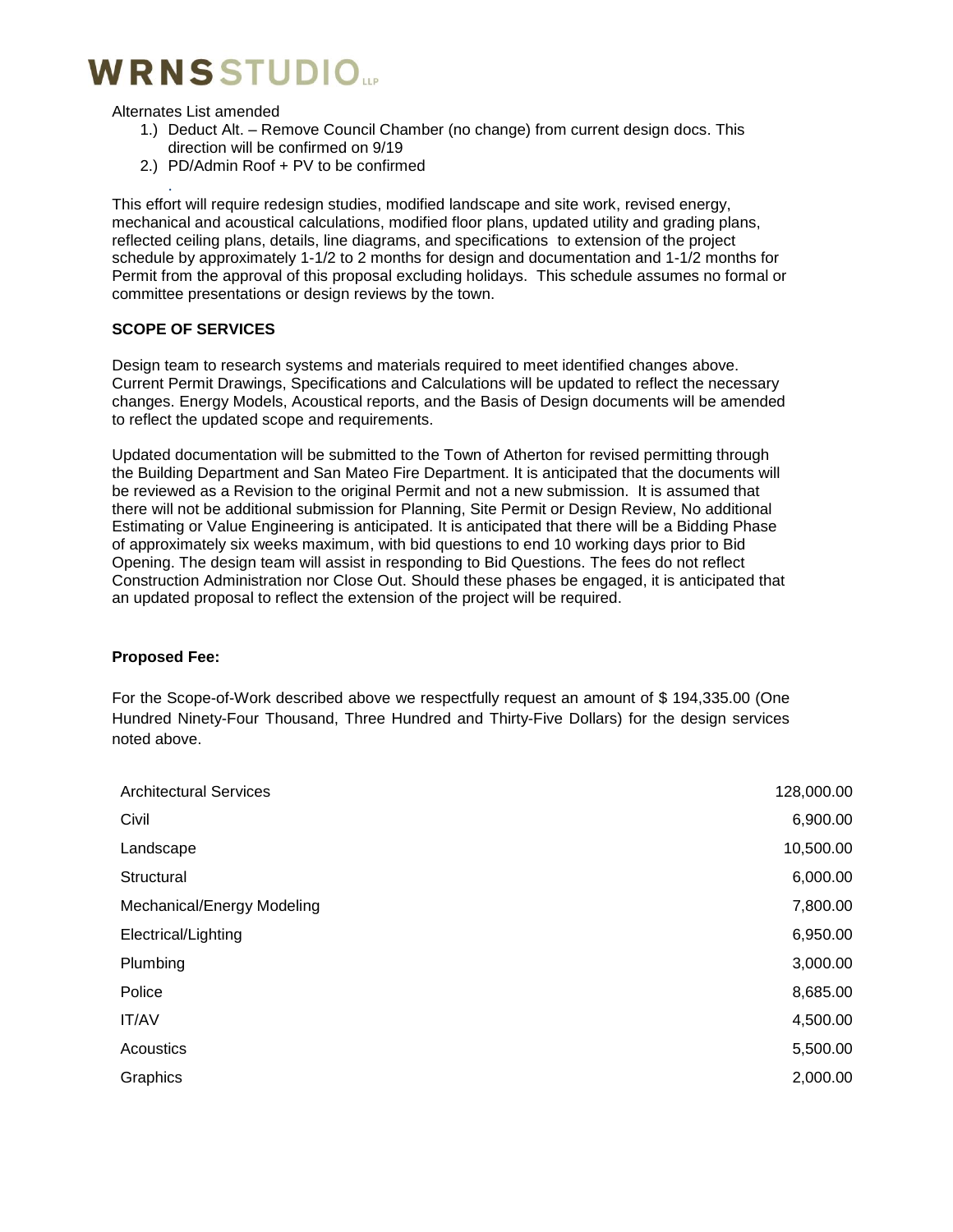# **WRNSSTUDIO**

Specifications 4,500.00

**Total** \$194,335.00

#### **Reimbursables:**

Per the Prime Agreement This does not include Presentation Materials or Bidding sets. All interim submission will be provided electronically.

#### **Additional Services:**

When approved in writing by the Owner, effort expended for additional services will be billed on an hourly basis and charged against the project at the hourly or, for a mutually agreed-upon lump-sum fee.

#### **Reimbursable Expenses:**

Reimbursable expenses are billed in addition to the not-to-exceed fee proposed, and include only actual expenditures made in the interest of the project. Allowable reimbursable costs include, but are not limited to the following: cost of plotting/reproduction, photography and express delivery as specifically requested by the Owner, travel outside the 50-mile radius of the project site as specifically requested by the Owner, and will be billed at 1.10 times our direct cost.

#### **Assumptions/Exclusions:**

The assumptions and/or exclusions outlined below represent our initial understanding of the project, as well as your expectations of products WRNS will be developing in support of this project. If these are not correct, the scope-of-work as described in the above tasks may require review and modification.

#### **ASSUMPTIONS**

1. Schedule reflects effort for the City Hall and Police Facility only.

We hope this proposal meets with your approval and reflects the effort and intentions as described in our discussion. Please let us know if you should need additional information.

Sincerely, and the state of the Sincerely, and the Sincerely, and the Accepted

\_\_\_\_\_\_\_\_\_\_\_\_\_\_\_\_\_\_\_\_\_\_\_\_ \_\_\_\_\_\_\_\_\_\_\_\_\_\_\_\_\_\_\_\_\_ Pauline Souza, AIA, LEED AP Project Manager, Partner

George Rodericks City Manager